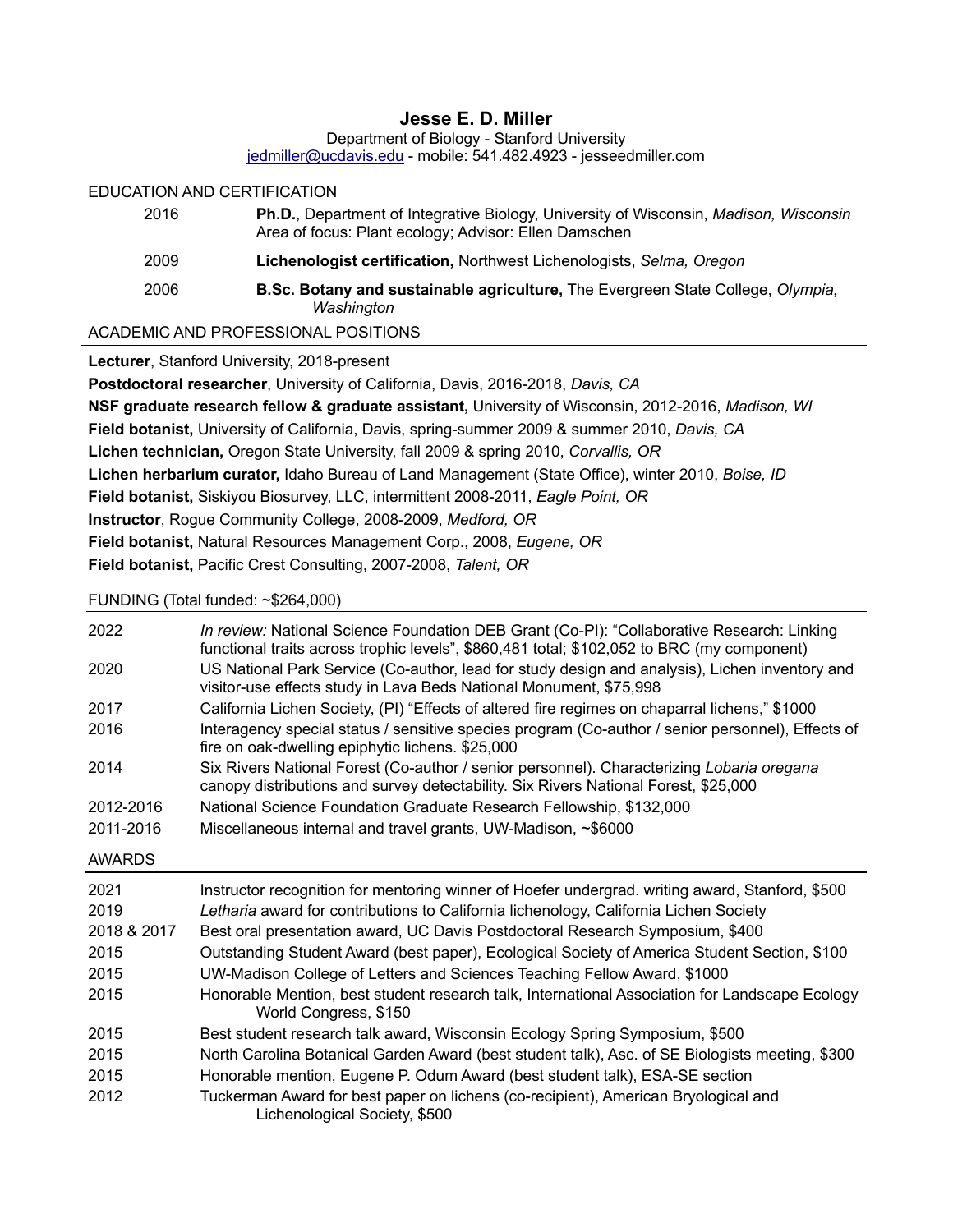## PUBLICATIONS

*Peer-reviewed papers - published or in press:*

- 31. **Miller, J. E. D.,** S. Copeland, K. Davies, B. Anacker, H. Safford and S. Harrison. 2022. Plant community data from a statewide survey of paired serpentine and non-serpentine soils in California, USA. Ecology 103( 6): e3644.
- 30. Brodie, E., **J. E. D. Miller**, and H. Safford. 2021. Productivity modifies the effects of fire severity on understory diversity. Ecology 102(11): e03514*.*
- 29. **Miller, J. E. D**\***.**, A. Weill\*, and J. Villella. 2021. Increasing fire frequency reduces lichen diversity in a highseverity fire-adapted ecosystem. Diversity and Distributions 28: 454– 462*.* (\*Equal contributions)
- 28. Armstrong, C., **J. E. D. Miller,** A. McAlvey, D. Lepofsky, N. Turner, and M. Ritchie. 2021. Plant diversity and functional traits reflect ancient forest garden history. Environment and Society 26(2): 6*.*
- 27. **Miller, J. E. D.** and H. Safford. 2020. Are plant community responses to wildfire contingent upon historical disturbance regimes? Global Ecology and Biogeography 29(10): 1621-1633.
- 26. **Miller, J. E. D.**, J. Villella, D. Stone, A. Hardman. 2020. Using lichens as indicators of forest age and conservation value. Forest Ecology and Management 475: 118436.
- 25. Safford, H. & **J. E. D. Miller**. 2020. An updated database of serpentine endemism in the California flora. Madroño 67(2): 85-104.
- 24. Kattke, G., G. Bönisch, S. Díaz, S. Lavorel, I. C. Prentice, P. Leadley, S. Tautenhahn, G. D. A. Werner…**J. E. D. Miller**…*et al*. (729 authors). 2020. TRY plant trait database – enhanced coverage and open access. Global Change Biology 26(1): 119-188.
- 24. Villella, J., **J. E. D. Miller**, A. Young, G. Carrey, A. Emanuels, and W. Miller. 2020. Tardigrades in the canopy: Associations with tree vole nests in southwest Oregon. Northwest Science 94(1): 24-30*.*
- 23. Li, D., **J. E. D. Miller**, and S. Harrison. 2019. Climate drives loss of phylogenetic diversity in a grassland community. Proceedings of the National Academy of Sciences 116(40): 19989-19994.
- 22. Root, H., **J. E. D. Miller**, and R. Rosentreter. 2020. Grazing disturbance promotes exotic annual grasses by degrading biotic soil crust communities. Ecological Applications 30(1): e02016.
- 21. **Miller, J. E. D**., D. Li, M. Laforgia, and S. Harrison. 2019. Functional diversity is a passenger but not driver of drought-related plant diversity loss. Journal of Ecology 107(5): 2033-2039.
- 20. **Miller, J. E. D.,** A. Ives, and E. Damschen. 2019. Functional traits and community composition: a comparison among community-weighted means, weighted correlations, and multilevel models. Methods in Ecology and Evolution 10(3): 415-425*.*
- 19. Stevens, J., P. Fornwalt, and **J. E. D. Miller**. 2019. Fire severity and changing composition of understory plants. Journal of Vegetation Science 30(6): 1099-1109.
- 18. Richter, C., M. Rejmánek, **J.E.D. Miller**, J. Weeks, K. Welch, H. Wiggins, and H. Safford. 2019. The local species diversity x fire severity relationship is hump-shaped in semiarid yellow pine and mixed conifer forests. Ecosphere 10(10): e02882*.*
- 17. **Miller, J. E. D.,** H. Root, and H. Safford. 2018. Altered fire regimes cause long-term lichen diversity losses. Global Change Biology 24(10): 4909-4918.
- 16. **Miller, J. E. D.,** A. Ives, S. Harrison, and E. Damschen. 2018. Early- and late-flowering guilds respond differently to landscape spatial structure. Journal of Ecology 106(3): 1033-1045.
- 15. Young, A., **J. E. D. Miller**, J. Villella, G. Carey, and W. Miller. 2018. Epiphyte type and sampling height impact mesofauna communities in Douglas-fir trees. PeerJ 6:e5699.
- 14. Adlam, C.\* and **J. E. D. Miller**. 2018. Macrolichens of the Quail Ridge Reserve, Napa County, California. Bulletin of the California Lichen Society 25(1): 10-15*.* (\*Mentored graduate student)
- 13. Villella, J., T. Carlberg, D. Stone, **J. E. D. Miller**, N. Nelson, and L. Calabria. 2018. Diversity and floristic patterns of epiphytic macrolichens on white oak in the Cascade-Siskiyou region of Oregon. Opuscula Philolichenum, 17: 299-318.
- 12. **Miller, J. E. D.** and E. Damschen. 2017. Holding the line: Three decades of prescribed fires halt but do not reverse woody encroachment in naturally fragmented grasslands. Landscape Ecology 32(12): 2297- 2310*.*
- 11. **Miller, J. E. D.\***, P. Hahn\*, E. Damschen and J. Brennan\*\*. 2017. Functional dependence underlies a positive plant-consumer richness relationship. Basic and Applied Ecology 21: 94-100. (\*First two authors contributed equally; \*\*Mentored undergraduate)
- 10. **Miller, J. E. D.**, J. Villella, G. Carey, T. Carlberg and H. Root. 2017. Canopy distribution and survey detectability of a rare old-growth forest lichen. Forest Ecology and Management 392: 195–201*.*
- 9. **Miller, J. E. D.** and E. Damschen. 2017. Biological soil crust cover is negatively related to vascular plant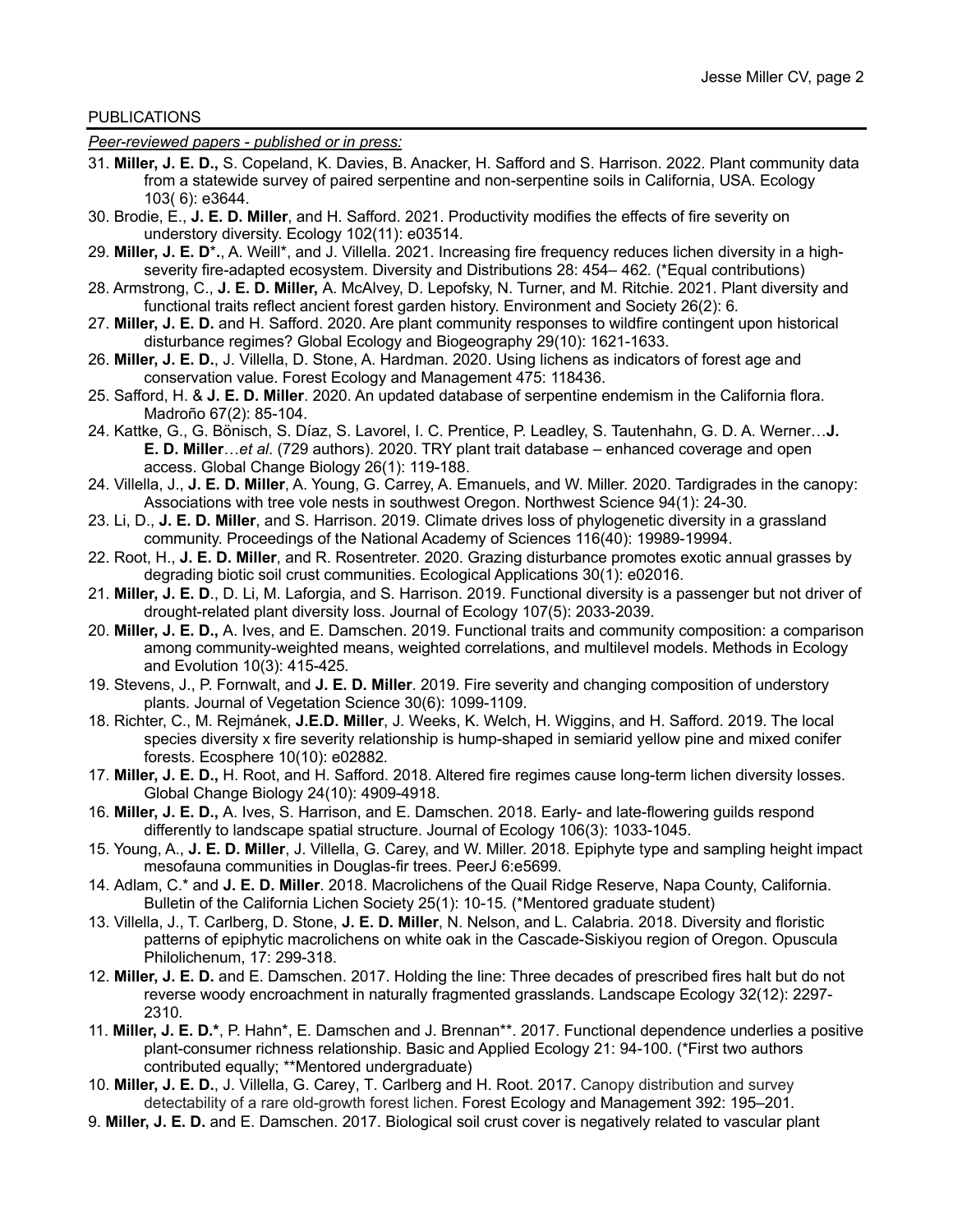richness in Ozark sandstone glades. Journal of the Torrey Botanical Society 144(2): 170-178

- 8. Grover, Shannon\*\*, **J. E. D. Miller,** and E. Damschen. 2017. Indirect effects of landscape spatial structure and plant species richness on pollinator diversity in Ozark glades. Castanea 82(1): 24-31. (\*\*Mentored undergraduate) *Winner of the Windler prize for best 2017 ecology paper in Castanea*
- 7. Petersen, K., John Villella, **J. E. D. Miller**, L. M. Calabria, J. Brown-Clay, L. Hynson, T. Steen, K. Johnston, A. Ulbrich and M. Miller. 2017. Substrate age influences species richness and succession patterns of calicioid lichens and fungi. The Bryologist 120(1):19-24.
- 6. **Miller, J. E. D.**, E. Damschen, S. Harrison, and J. B. Grace. 2015. Landscape spatial structure affects specialist but not generalist plant species in naturally fragmented grasslands. Ecology 96:3323–3331.
- 5. Root, H.T., **J. E. D. Miller**, and B. McCune. 2011. Rarity and habitat associations of soil crust lichens. The Bryologist 114(4).
- 4. **Miller, J. E. D.**, B. McCune, D. Kofranek, J. Villella, R. Demmer, and K. Mergenthaler. 2011. Lichens from the South Slough and Horsfall Dunes on the Southern Oregon coast. Evansia 28(4).
- 3. **Miller, J. E. D.**, A. Rossman, R. Rosentreter, and J. Ponzetti. 2011. Lichen ecology and diversity of an Oregon sagebrush steppe: 1977 to the present. North American Fungi 6(2): 1-15.
- 2. **Miller, J. E. D.** 2011. The *Usnea rigida* group in California and the Pacific Northwest. Bulletin of the California Lichen Society 18(1&2):3-5.
- 1. Villella, J., S. Benson, T. Carlberg, **J. Miller**, R. Patton, and E. Peterson. 2010. The Lichens of the Horseshoe Ranch Wildlife Area. Bulletin of the California Lichen Society 17 (1&2): 9-12.

#### *Technical report (1 published)*

Villella, J., G. Carey, and **J. E. D. Miller**. 2014. Distribution and abundance of *Lobaria oregana* within the forest canopy and a comparison of detection from ground-based versus canopy-based survey methods in the Six Rivers National Forest of Northwest California. Submitted to Six Rivers National Forest.

#### *Book chapter (1 in press)*

Book chapter: **Miller, J.E.D**., C. Ziter, and M. Koontz. Fieldwork in landscape ecology. In: Routledge Handbook of Landscape Ecology (*in press*)

### TEACHING EXPERIENCE (18 courses as instructor of record, including repeats)

#### *Instructor of record*

| Spring q. 2019-2022 | Intro to eco-evo research (nectar yeast system), Stanford (online in 2020-2021)           |
|---------------------|-------------------------------------------------------------------------------------------|
| Winter g. 2019-2022 | Intro to eco-evo research (lichen system), Stanford (online in 2021 due to COVD-19)       |
| Fall q. 2019 & 2021 | Structural equation modeling for ecologists (graduate seminar), Stanford                  |
| Fall quarter 2021   | Designing your PhD (graduate seminar), Stanford                                           |
| Fall q. 2019 & 2020 | Introduction to ecology, Stanford (online in 2020 due to COVID-19)                        |
| <b>Fall 2020</b>    | Ecological statistics (graduate course), Stanford (online due to COVID-19)                |
| Fall quarter 2017   | Boundary-spanning in ecology (graduate seminar), UC Davis                                 |
| Spring quarter 2017 | Lichenology, UC Davis                                                                     |
|                     | Fall 2008 & winter 2009 Introductory biology (molecules & cells), Rogue Community College |

## *Teaching assistant and tutoring positions*

```
Fall semester 2015 Biohouse living-learning community seminar, UW-Madison (Graduate mentor)
2011-2015 (3 sem.) Introductory biology (plant anatomy & ecology), UW-Madison (Teaching assistant)
2008-2009 (2 quarters) Tutoring center faculty, Rogue Community College
```
#### PRESENTATIONS (\* = online due to COVID-19)

| <i>Invited seminars</i> |                                                               |
|-------------------------|---------------------------------------------------------------|
| 2022                    | <b>New York Botanical Garden, New York, NY*</b>               |
| 2021                    | Humboldt State University, Arcata, CA*                        |
|                         | Southern Oregon University, Ashland, OR                       |
|                         | University of California, Berkeley, Berkeley, CA*             |
|                         | University of British Columbia, Vancouver, BC*                |
|                         | California Fire Science Consortium & UC Davis, Davis, CA*     |
| 2020                    | California Polytechnic State University, San Luis Obispo, CA* |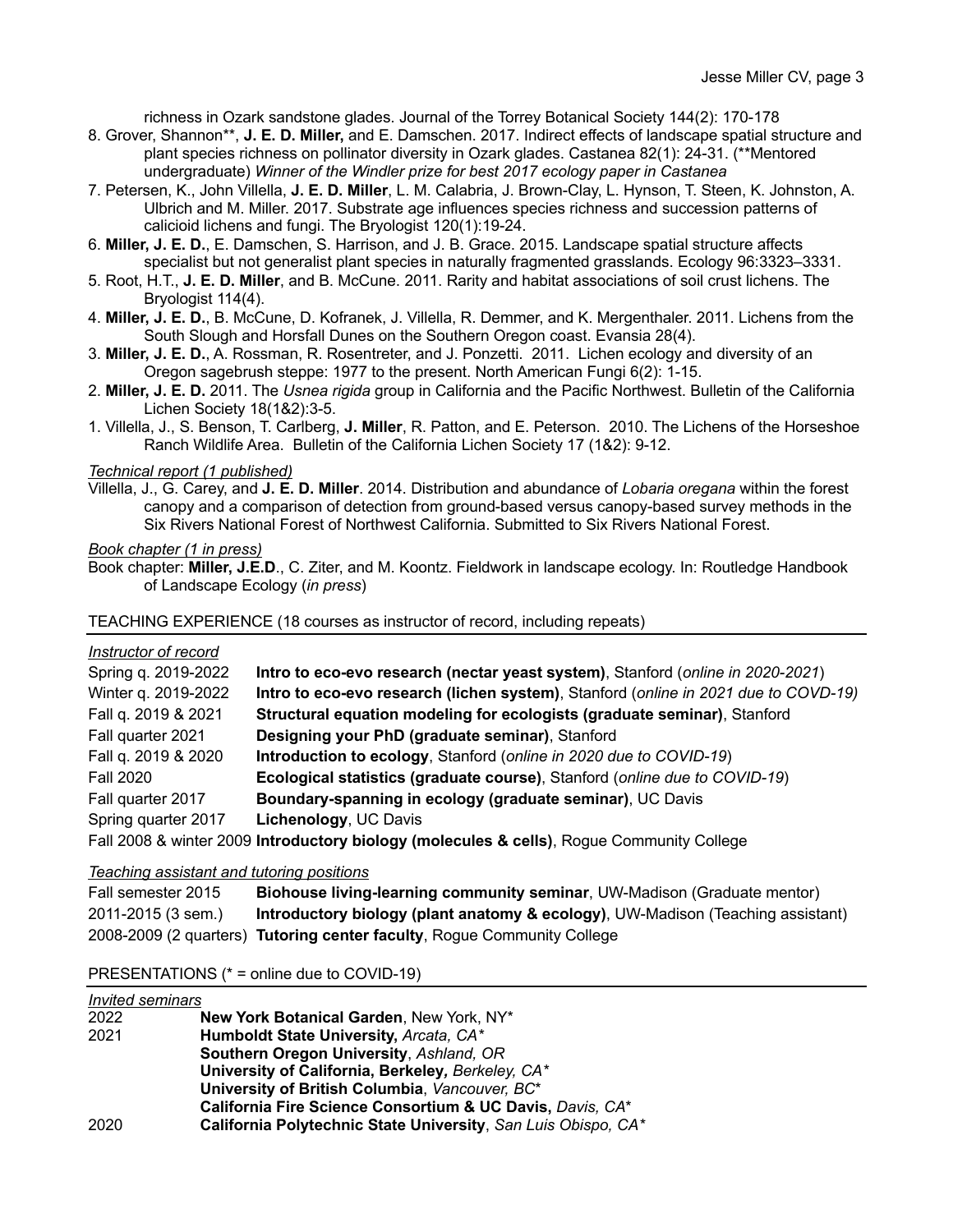- 2019 **Thompson Rivers University**, *Kamloops, BC*
- **Missouri Botanical Garden**, *St. Louis, MO*
- 2018 **Sonoma State University**, *Rohnert Park, CA* **Stanford University***, Stanford, CA* **Santa Barbara Botanic Garden***, Santa Barbara, CA*

*Invited conference presentations:*

- 2022 **California Native Plant Society**, *San Jose, CA* (Symposium organizer)
- 2022 **Botanical Soc. Am. / Am. Bryo. & Lichenological Society,** *Anchorage, AK*
- 2021 **Int'l Assoc. for Landscape Ecology** (Symposium organizer), *Reno, NV*\*
- 2019 **Association for Fire Ecology—8th Int'l Fire Ecology & Management Congress**, *Tucson, AZ*
- 2018 **California Lichen Society** (keynote speaker), *Winters, CA*
- 2017 **Northwest Science**, *Ashland, OR*
- 2016 **Society for Ecological Restoration Northwest Regional Conference**, *Portland, OR*
- 2015 **Association of Southeastern Biologists**, *Chattanooga, TN*
- 2014 **Natural Areas Conference**, *Dayton, OH*
- 2014 **Missouri Botanical Symposium***, Rolla, MO*

*Contributed conference presentations:*

| 2022                       | Botanical Soc. Am. / Am. Bryo. & Lichenological Society, Anchorage, AK   |
|----------------------------|--------------------------------------------------------------------------|
| 2021 & 2022                | Northwest Lichenologists (online in 2021 due to COVID-19)                |
| 2013-2015, 2017-2019; 2021 | <b>Ecological Society of America, multiple locations</b>                 |
| 2015                       | Natural Areas Conference, Little Rock, AR                                |
| 2015                       | Int'l Association for Landscape Ecology World Congress, Portland, OR     |
| 2013                       | Botanical Soc. Am. / Am. Bryo. & Lichenological Society, New Orleans, LA |
| 2011                       | American Bryological and Lichenological Society, Roan Mountain, TN       |
| 2010                       | Northwest Science, Centralia, WA                                         |
|                            |                                                                          |

GUEST LECTURES

- 2022 "**Ecology and identification of lichens"** in Ecology and natural history of Jasper Ridge, Stanford
- 2021 "**Lichen mycobiomes and global change"** in Lichenology, Weber State University
- "**Lichens as indicators of habitat conservation value"** in The Fungal Kingdom, Evergreen St College 2020 "**Effects of altered fire regimes on lichen diversity"** in Fire and Biodiversity, UC Davis
- 2019 "**Plant communities on Islands"** in Coastal Community Ecology, Bamfield Marine Science Centre "**Introduction to Lichens**" in The Hidden Kingdom: Fungal Biology, Stanford
- 2016 "**Winter tree identification"** in General Ecology, University of Wisconsin-Madison (UWM)
- 2015 **"Human population growth and its effects on the environment"** in General Ecology, UWM "**Grasslands and the community concept: Clements, Curtis & beyond**" in Grassland Ecology, UWM
- 2012 "**Biodiversity and ecosystem function**" in General Ecology, UWM
- 2011 *"***Ecology of Biological Soil Crusts***"* in Grassland Ecology, UWM

"**Distribution Patterns of Biological Soil Crusts**" in Protists and Fungi, Southern Oregon University

GRADUATE STUDENT MENTORING / SUPERVISION

| $2021 -$  | Josephine Pescadera. Distribution and diversity of epiphytic lichens as potential indicators of air<br>pollution from a coal-fired power plant in Kauswagan, Lanao Del Norte. Masters thesis,<br>Mindanao State University, the Phillipines. Co-mentored with Ma. Reina Suzette Madamba. |
|-----------|------------------------------------------------------------------------------------------------------------------------------------------------------------------------------------------------------------------------------------------------------------------------------------------|
| $2016 -$  | Jonah Weeks. Long-term plant community changes after the Angora Fire. PhD, UC Davis. Co-<br>mentored with Hugh Safford.                                                                                                                                                                  |
| 2018      | Masters thesis examiner for Rachel Wigle, Memorial University, Newfoundland, Canada                                                                                                                                                                                                      |
|           | UNDERGRADUATE MENTORING (mentored 22 students; continues on following page)                                                                                                                                                                                                              |
| 2021      | Isabella Duan. Ecology of endolichenic fungi. Independent study. Stanford.                                                                                                                                                                                                               |
| 2021      | Eric Liu. Ecology of endolichenic fungi. Independent study. Stanford.                                                                                                                                                                                                                    |
| 2018-2019 | Kevin Ball. Developing staining techniques for basidiomycete lichen yeasts. Independent study.<br>UC Davis.                                                                                                                                                                              |
| 2017-2018 | Maaike Wallace. Lichen floristics and fire ecology. Independent study. UC Davis.                                                                                                                                                                                                         |
| nn 1 n    | Kula Jahnaan, Manning landaanaa asusu in an aastaajaally hatanananaassa nanjan, UO Davia                                                                                                                                                                                                 |

2018 Kyle Johnson. Mapping landscape cover in an ecologically heterogeneous region. UC Davis.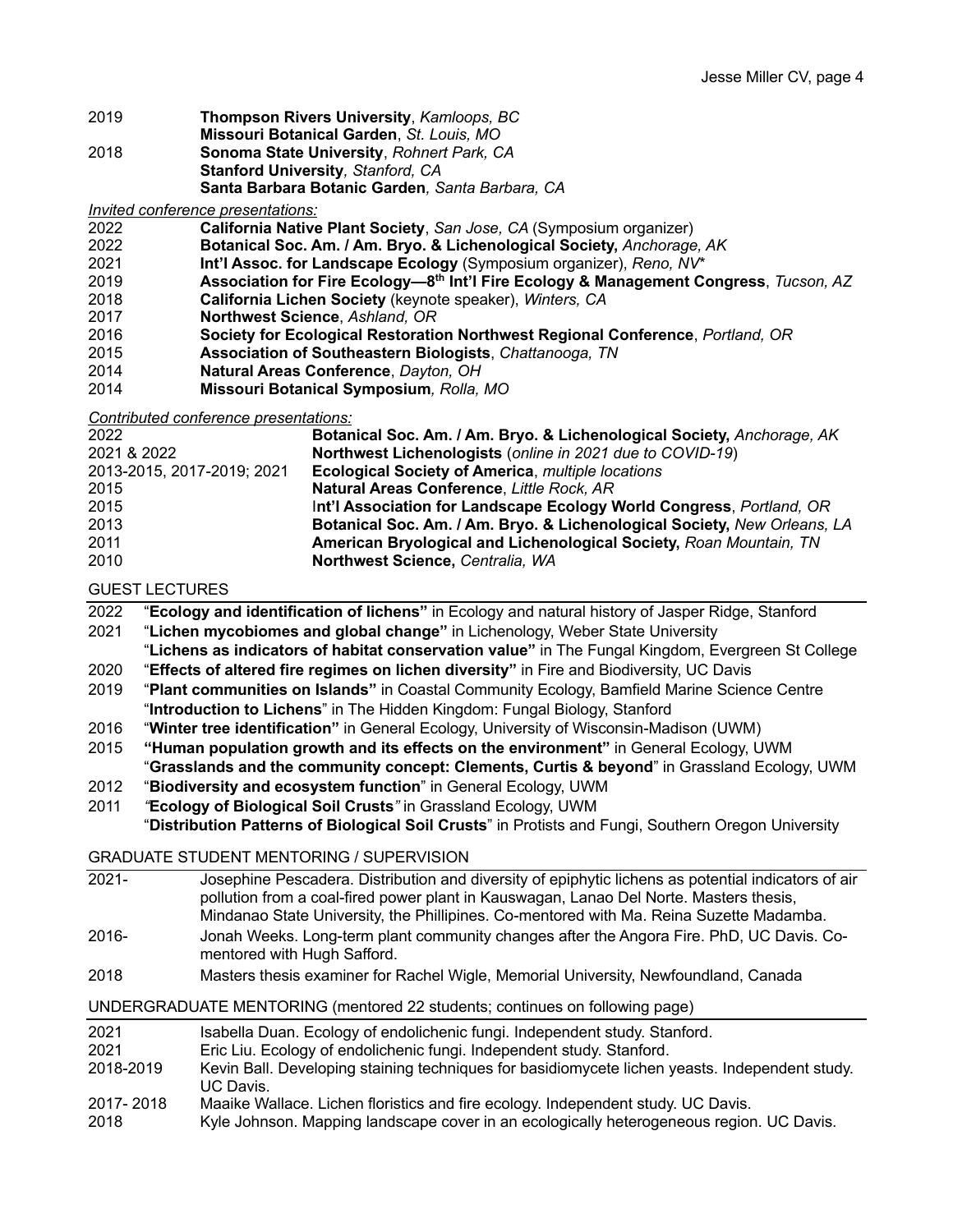| 2018              | Edward Lee. Lichen floristics of Napa County. Independent study. UC Davis.                                                                                                                      |
|-------------------|-------------------------------------------------------------------------------------------------------------------------------------------------------------------------------------------------|
| 2016-2017<br>2017 | Patty Hensley. Fire effects on plant and lichen communities. Independent study. UC Davis.<br>Mark Goering. Determining historical fire regimes for plant diversity datasets. Independent study. |
| 2017              | UC Davis.<br>Arianna Stokes. Effects of fire severity on herbaceous plant diversity. Independent study. UC                                                                                      |
|                   | Davis.                                                                                                                                                                                          |
| 2016              | Grace Chan. Fire effects on plant communities in the Sierra Nevada. Independent study, UC<br>Davis.                                                                                             |
| 2015-2016         | Christopher Morgan. Community dispersal trait responses to 60 years of fragmentation in<br>Wisconsin grasslands. Senior thesis (2 semesters).                                                   |
| 2015-2016         | Anisa Fadhil. Effects of forest fragmentation on wildlife in Malaysia. Independent study and<br>Senior Thesis (3 semesters)                                                                     |
| 2016              | Sanaya Bhathena. Seed ecology of Ozark glade plants. UW-Madison intro biology independent<br>project.                                                                                           |
| 2014-2016         | Shannon Grover. Landscape connectivity indirectly drives pollinator diversity in Ozark glades.<br>Independent study (3 semesters)                                                               |
| 2015              | Brandon Bruce. Seed dormancy traits of Ozark glade plants. Undergraduate Research Scholars<br>program.                                                                                          |
| 2015              | Brandon Nwadinobi. Relationships between soil characteristics and seed size. UW-Madison<br>intro biology independent project.                                                                   |
| 2014              | Alyssa Daniels. Do glade specialist species have different life history traits from their generalist<br>congeners? UW-Madison intro biology independent project.                                |
| 2014              | Sara Grimmer. Effects of glade isolation on community dispersal modes. UW-Madison intro<br>biology independent project.                                                                         |
| 2013-2014         | John Brennan. Relationships between plant diversity and grasshopper diversity in Ozark glades.<br>UW-Madison intro biology independent project and subsequent independent research.             |
| 2013              | Mitul Patel. Effects of habitat area on plant diversity. UW-Madison intro bio. independent project.                                                                                             |
| 2013              | Savannah Hamilton. Relationships between soil fertility and plant diversity in Ozark glades. UW-                                                                                                |
| 2013              | Madison intro biology independent project<br>Cayla Matte. Does stand composition predict understory diversity in Ozark woodlands? UW-                                                           |
|                   | Madison intro biology independent project                                                                                                                                                       |
| 2013              | Charlotte Deantonio. Using land cover data to quantify landscape spatial structure. UW-Madison                                                                                                  |
|                   | intro biology independent project.                                                                                                                                                              |
| 2012              | Thomas Gorak. Mapping grassland landscape features.                                                                                                                                             |
| 2012              | Sam Gregson. Relationships between fire history and plant diversity in Ozark glades. UW<br>Madison intro biology independent project.                                                           |

SERVICE AND COMMUNITY OUTREACH (\* = online due to COVID-19)

| 2015-       | <b>Manuscript reviewer</b> for Ecology; the Journal of Biogeography; Journal of Applied Ecology;<br>Landscape Ecology; Oecologia; Ecosphere; Forest Ecology and Management;<br>Restoration Ecology; Perspectives in Plant Ecology, Evolution and Systematics; PLOS<br>One; PeerJ; Botany; Natural Areas Journal; Australian Journal of Botany; Journal of the |
|-------------|---------------------------------------------------------------------------------------------------------------------------------------------------------------------------------------------------------------------------------------------------------------------------------------------------------------------------------------------------------------|
|             | Torrey Botanical Society; the Bryologist; Evansia; and the American Midland Naturalist                                                                                                                                                                                                                                                                        |
| $2021 -$    | President, California Lichen Society                                                                                                                                                                                                                                                                                                                          |
| 2022        | Panelist / Proposal reviewer, National Science Foundation *                                                                                                                                                                                                                                                                                                   |
| 2021 & 2022 | Invited Speaker, Jasper Ridge Biological Preserve, Woodside, CA *                                                                                                                                                                                                                                                                                             |
| 2022        | Workshop leader, Nature in the City, San Francisco, CA                                                                                                                                                                                                                                                                                                        |
| 2020 & 2021 | Invited Speaker, California Native Plant Society, Yerba Buena Chapter., San Francisco, CA *                                                                                                                                                                                                                                                                   |
| 2020 & 2021 | Workshop leader, Pepperwood Preserve, Santa Rosa, CA (* in 2020)                                                                                                                                                                                                                                                                                              |
| 2020        | Research proposal reviewer, Czech Academy of Sciences                                                                                                                                                                                                                                                                                                         |
| 2018 & 2020 | Workshop leader, the Jepson Herbarium, University of California, Berkeley, CA                                                                                                                                                                                                                                                                                 |
| 2020        | Invited speaker, Save Mt. Diablo Science Colloquium, Contra Costa Co., CA *                                                                                                                                                                                                                                                                                   |
| 2020        | Invited Speaker, California Native Plant Society, Santa Clara Valley Ch., Los Altos Hills, CA *                                                                                                                                                                                                                                                               |
| 2020        | Field trip leader, California Native Plant Society, Daly City, CA                                                                                                                                                                                                                                                                                             |
| 2020        | Workshop leader, Edgewood Park and Natural Preserve, San Mateo, CA                                                                                                                                                                                                                                                                                            |
| 2020        | Undergraduate research mentor, EEB Mentor Match                                                                                                                                                                                                                                                                                                               |
| 2019        | Panelist, Carnegie Institution for Science, Stanford, CA                                                                                                                                                                                                                                                                                                      |